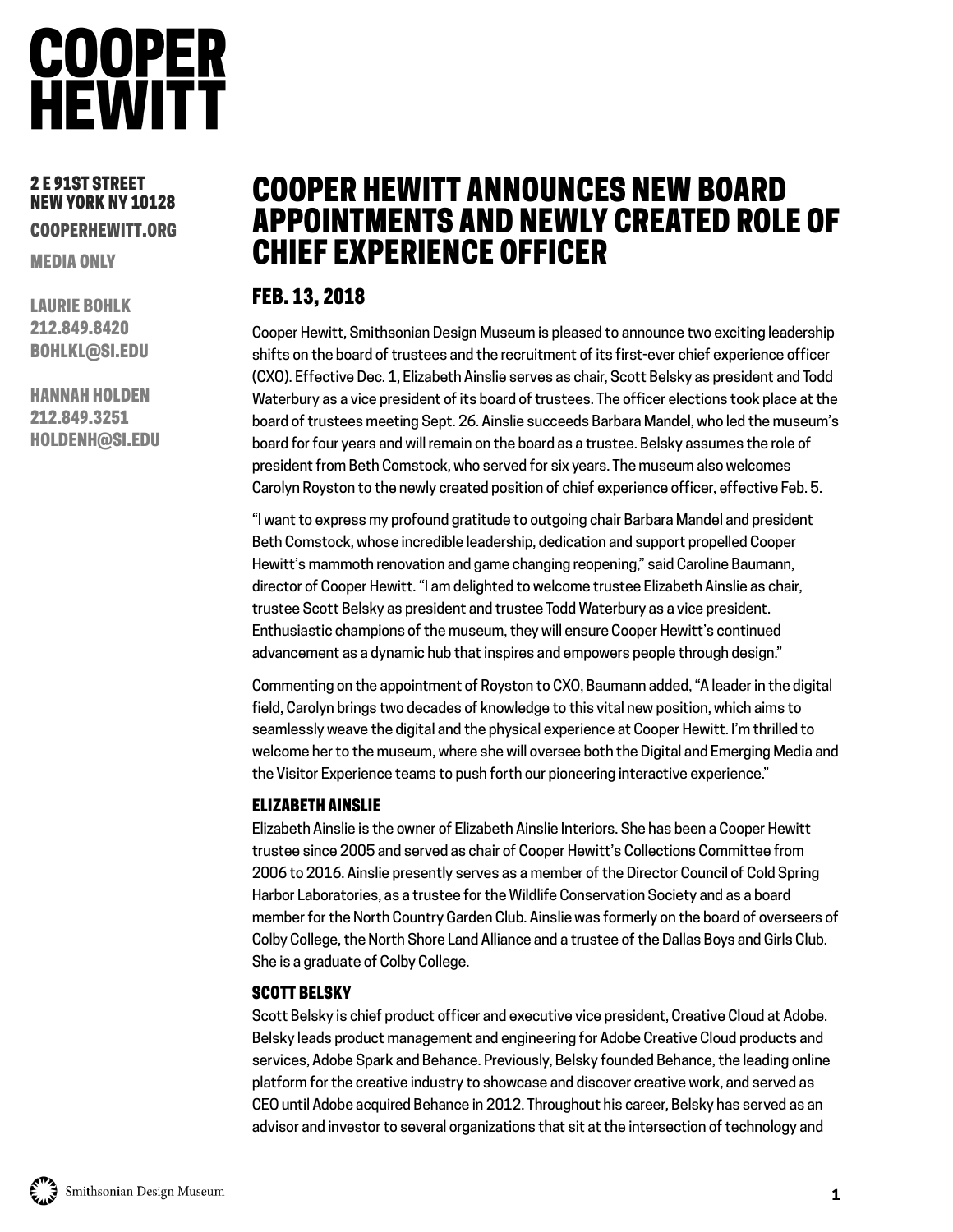# **COOPER<br>HEWITT**

design, including Pinterest, Uber and Periscope (now part of Twitter). Prior to Adobe, he was a venture investor at Benchmark. He serves on the advisory board of Cornell University's Entrepreneurship Program and serves on the boards of Prefer, a referral network for independent professionals, and Cheddar, a next-generation live and on-demand video news network. He is the author of the international bestselling book "Making Ideas Happen." Belsky attended Cornell University as an undergraduate and received his MBA from Harvard Business School.

#### TODD WATERBURY

Todd Waterbury is Target's chief creative officer. In his role, Waterbury establishes the creative vision and direction of Target's marketing efforts, leading an internal team of art directors, designers, developers, writers and producers, as well as its external agency and design partners. Together, they craft the creative content and experience for the Target brand from its owned brands to innovative partnerships with Vogue and The Grammys. Waterbury has extensive experience in creating strategic, highly-integrated marketing and design work for a broad roster of iconic brands. He joined Target in January 2013. Before that, the consulting company he established worked with clients on launching Uniqlo's NY Flagship and designing the Twitter logo. Prior to that, Waterbury served as coexecutive creative director at Wieden+Kennedy New York, where he oversaw campaigns for brands ranging from Nike, ESPN to Delta Airlines. His work has received numerous design and advertising awards, and is included in the permanent collections of the Guggenheim and the Museum of Modern Art.

#### CAROLYN ROYSTON

Carolyn Royston brings 20 years of senior management and digital leadership experience in the U.S. and the U.K. to Cooper Hewitt. Most recently, she served as the inaugural director of digital and information services at the Isabella Stewart Gardner Museum in Boston, where she oversaw the launch of a new award-winning website and led new initiatives to improve the visitor experience. Royston was previously head of digital at Imperial War Museums in London from 2009-2014, and project director of the National Museums Online Learning Project. She recently completed a one year term as president of MCN (Museum Computer Network) and served on the board for five years. A graduate of Mount Holyoke College, she holds a master's degree in social and political thought from the University of Sussex. Royston speaks regularly on digital strategy in the cultural sector and leads professional development workshops focusing on digital strategy, digital leadership and digital skills development.

#### ABOUT COOPER HEWITT, SMITHSONIAN DESIGN MUSEUM

Founded in 1897, Cooper Hewitt is the only museum in the United States devoted exclusively to historic and contemporary design. Housed in the renovated and restored Carnegie Mansion, Cooper Hewitt showcases one of the most diverse and comprehensive collections of design works in existence. The museum's restoration, modernization and expansion have won numerous awards and honors, including a Lucy G. Moses Preservation Award from the New York Landmarks Conservancy, a Gold Pencil Award for Best in Responsive Environments and LEED Silver certification. Cooper Hewitt offers a full range of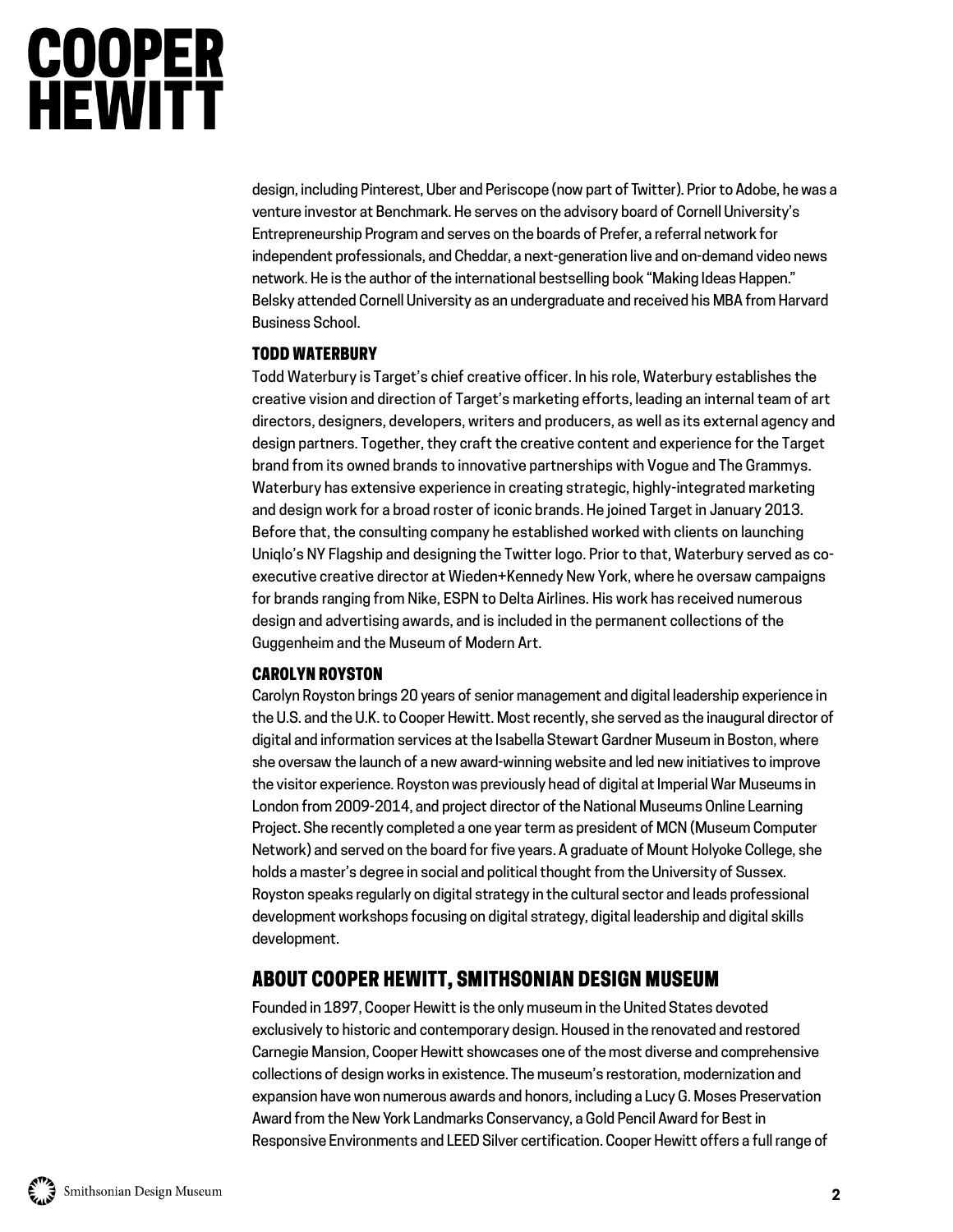# **COOPER**<br>HEWITT

interactive capabilities and immersive creative experiences, including the Cooper Hewitt Pen that allows visitors to "collect" and "save" objects from around the galleries, the opportunity to explore the collection digitally on ultra-high-definition touch-screen tables, and draw and project their own wallpaper designs in the Immersion Room.

Cooper Hewitt is located at 2 East 91st Street at Fifth Avenue in New York City. Hours are Sunday through Friday, 10 a.m. to 6 p.m., and Saturday, 10 a.m. to 9 p.m. The Arthur Ross Terrace and Garden, accessible without an admissions ticket, opens at 8 a.m., Monday through Friday. The Tarallucci e Vino café is open Monday through Friday, 8 a.m. to 5 p.m., Saturday, 10 a.m. to 7 p.m., and Sunday, 10 a.m. to 5 p.m. The museum is closed on Thanksgiving Day and Christmas Day. Public transit routes include the Lexington Avenue 4, 5 and 6 subways (86th or 96th Street stations), the Second Avenue Q subway (96th Street station), and the Fifth and Madison Avenue buses. Adult admission, \$16 in advance via tickets.cooperhewitt.org, \$18 at door; seniors, \$10 in advance via tickets.cooperhewitt.org, \$12 at door; students, \$7 in advance via tickets.cooperhewitt.org, \$9 at door. Cooper Hewitt members and children younger than age 18 are admitted free. Pay What You Wish every Saturday, 6 to 9 p.m. The museum is fully accessible.

For further information, call (212) 849-8400, visit Cooper Hewitt's website at www.cooperhewitt.org and follow the museum on www.twitter.com/cooperhewitt, www.facebook.com/cooperhewitt an[d www.instagram.com/cooperhewitt.](http://www.instagram.com/cooperhewitt)